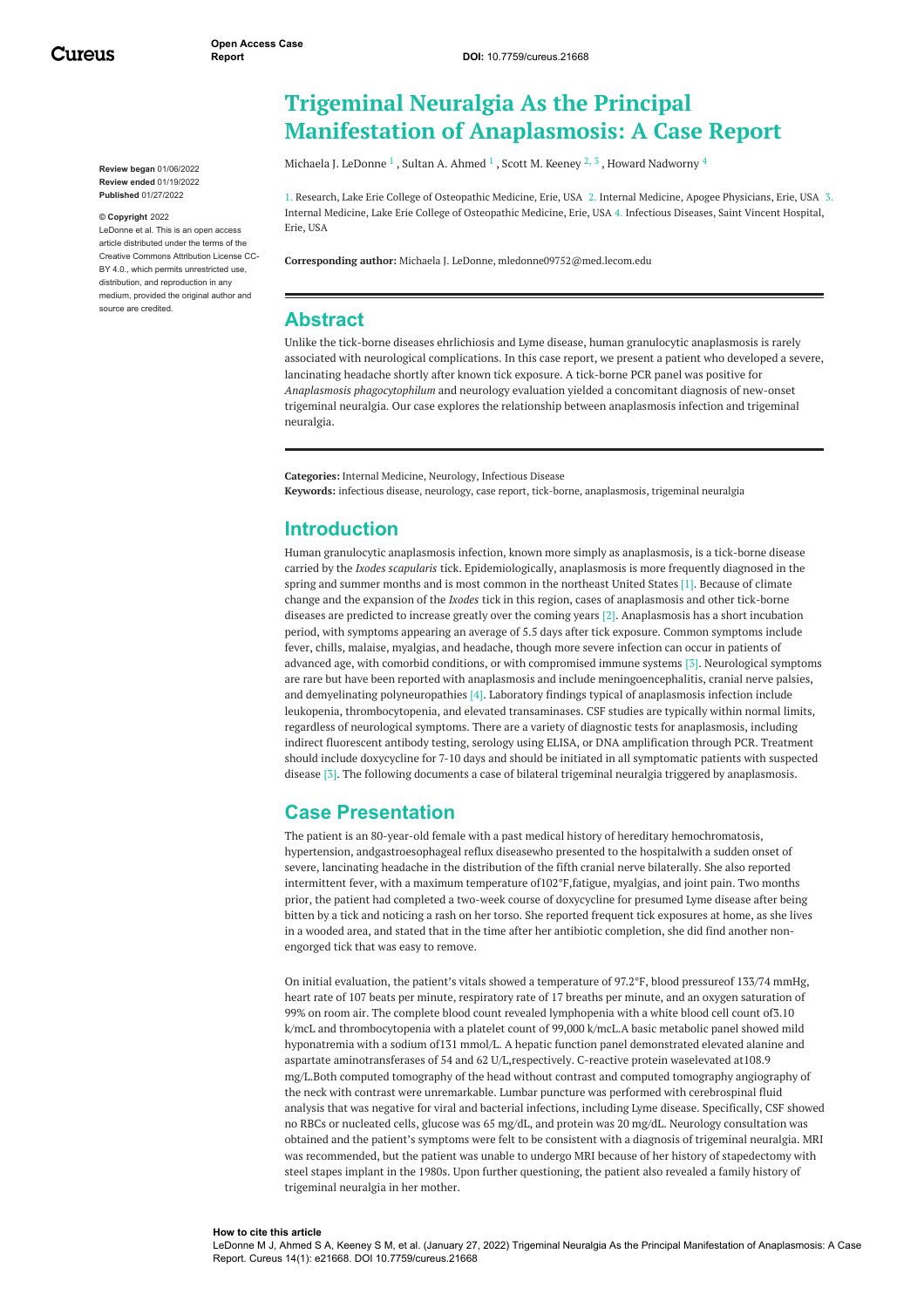To further evaluate the cause of her symptoms and laboratory abnormalities, infectious disease was consulted. Given her history of frequent tick exposures, it was felt that anaplasmosis was possible.Given its shorter incubation period and the fact that erythema migrans would likely precede any neurologic symptoms, a diagnosis of Lyme disease was considered less likely when taking into account the patient's recent completion of a two-week course of doxycycline. However, anaplasmosis and ehrlichiosis can both develop over a shorter timeframe and without a noticeable rash, making these infections a more likely explanation of the patient's signs and symptoms.To confirm the suspected diagnosis, a tick-borne disease panel was ordered and was positive for *Anaplasma phagocytophilum* DNA by PCR. *Babesia microti* DNA, *Borriela miyamotoi* DNA, *Ehrlichia chaffeensis* DNA, and *Borrelia burgdorferi* DNA were not detected.

The patient was treated with 300 mg of gabapentin twice daily and 100 mg of doxycycline twice daily for two weeks. One week following her discharge, laboratory tests were repeated. A complete blood count revealed resolution of her leukopenia and thrombocytopenia. Hepatic function tests showed normalization of aspartate aminotransferase to 39 U/L and improvements of alanine aminotransferase to 40 U/L. CRP was also within normal limits at 1.8 mg/L. She also reported marked improvement of her headache.

### **Discussion**

Anaplasmosis, caused by *Anaplasma phagocytophilum*, is a vector transmitted disease noted in forest regions across the United States. Along the Eastern coast, the most common vector is the *Ixodes Scapularis* tick (Figure *[1](#page-1-0)*), which can also co-transmit *Borrelia burgdorferi* (the bacteria responsible for Lyme Disease). A tick needs to be attached for 36-48 hours for Borrelia to be transmitted and 4-24 hours for Anaplasmosis [1,3].

<span id="page-1-0"></span>

**FIGURE 1: Geographic distribution of the Ixodes Scapularis tick, the main reservoir for anaplasmosis infection.**

Anaplasmosis presents with non-specific signs and symptoms including fever, myalgia, and headache [4]. The symptoms can vary in their presentation and time of recovery from subclinical and self-limited to subacute and prolonged. Some laboratory results suggestive of anaplasmosis include leukopenia, thrombocytopenia, elevated transaminases, and elevated lactate dehydrogenase. Unlike Lyme Disease, Anaplasmosis does not commonly present with a rash. Furthermore, neurological pathology is also rare, and patients that do manifest neurological signs and symptoms will have non-significant findings on cerebrospinal fluid analysis [5]. Rare cases of Anaplasmosis showcase post-infectious complications such as demyelinating polyneuropathy and brachial plexopathy [6]. Although severe headache is a common presenting symptom in patients with anaplasmosis, prior studies have not linked anaplasmosis and trigeminal neuralgia. Our case suggests that anaplasmosis was the cause of our patient's new-onset trigeminal neuralgia.

Trigeminal neuralgia is a specific type of headache that refers to unilateral, recurrent brief episodes of shock-like pain in the distribution of the trigeminal nerve [7,8]. This can occur in the sub-divisions of cranial nerve V, primarily seen in V2 and V3 but V1 is also possible [9]. Pain can be spontaneous or provoked by either touching trigger zones that match the distribution of these nerves or performing movements such as brushing of teeth or shaving. In some cases, smiling or grimacing can be sufficient to trigger pain [10, 11]. Patients may describe the pain as a sudden, stabbing sensation that occurs repetitively throughout the day,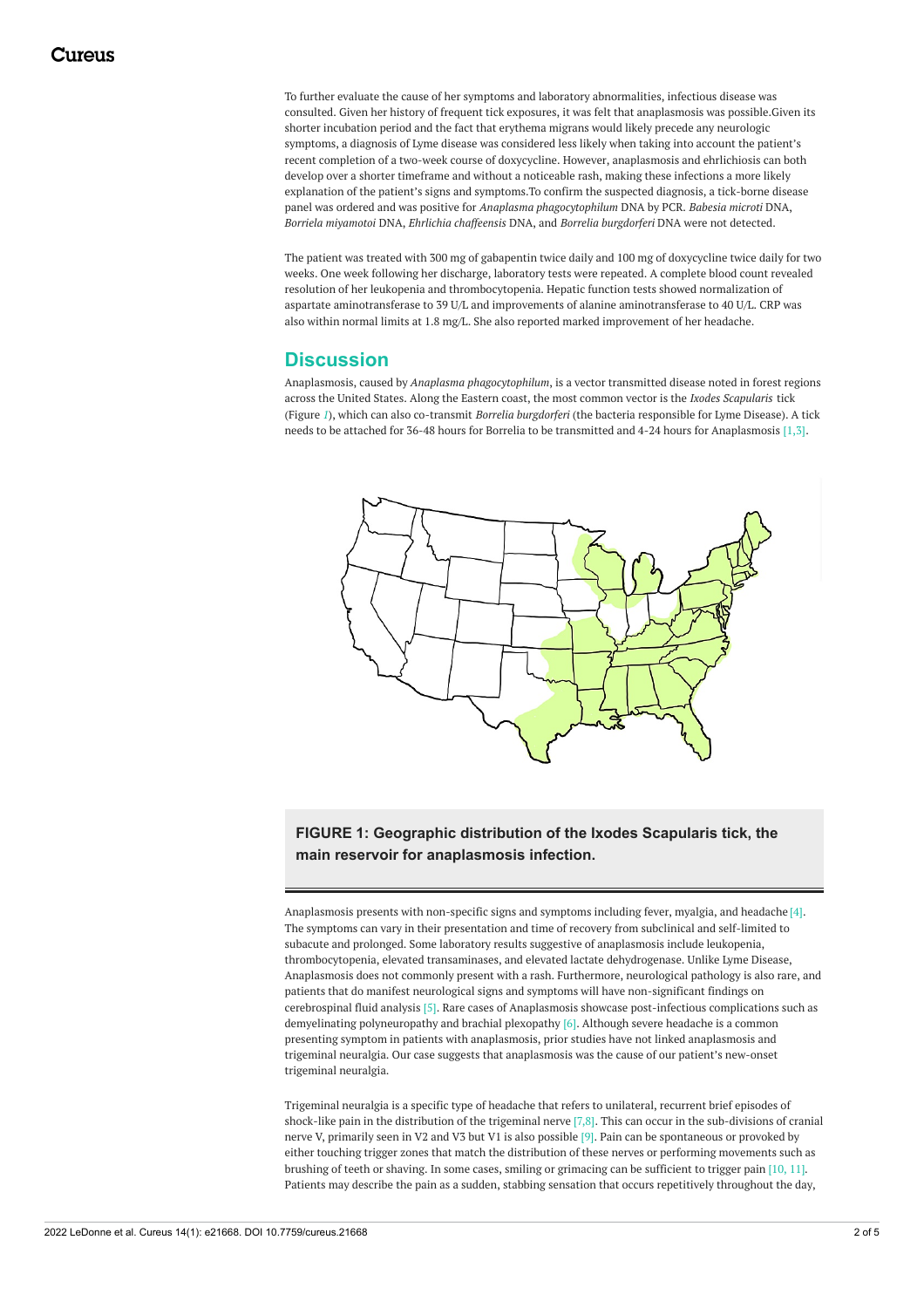but others might have milder pain that is more continuous [7,8,12]. Less commonly, patients have recorded bilateral sensitivity. In chronic cases, unilaterally presenting symptoms can progress to neuralgia bilaterally [9]. Bilateral trigeminal neuralgia on initial encounter has been seen in 10 percent of cases [13].

Trigeminal neuralgia is diagnosed clinically using specific criteria (Figure *[2](#page-2-0)*). Brain imaging can then be used to help determine the cause. MRI with and without contrast is the imaging modality of choice to rule out neurovascular compression of the trigeminal nerve, but CT can be used as an alternative [14]. Causes of trigeminal neuralgia include compression of the trigeminal nerve at the root, damage to the nerve secondary to multiple sclerosis, or through demyelination of the trigeminal nerve pathways [15,16,17]. Once these causes are ruled out, many cases are considered idiopathic (Figure *[3](#page-2-1)*). Additionally, there is a likely genetic transmission of a predisposition for trigeminal neuralgia via mechanisms such as abnormalities of sodium channels or dysfunction of nociceptors that lead to sensitization [18].

<span id="page-2-0"></span>**IHS Diagnostic Criteria<sup>13</sup>** 

Classical Trigeminal Neuralgia

A. Paroxysmal attacks of pain lasting from a fraction of a second to two minutes, with or without persistence of aching between paroxysms, affecting one or more divisions of the trigeminal nerve, and fulfilling criteria B and C.

B. Pain has at least one of the following characteristics:

- Intense, sharp, superficial, or stabbing
- Precipitated from trigger zones or by trigger factors

C. Attacks are stereotyped in the individual patient

D. There is no clinically evident neurologic deficit

E. Not attributed to another disorder

**FIGURE 2: Diagnostic criteria of trigeminal neuralgia.**

<span id="page-2-1"></span>

**FIGURE 3: Clinical diagnosis and flow chart that can be used to determine the cause of trigeminal neuralgia.**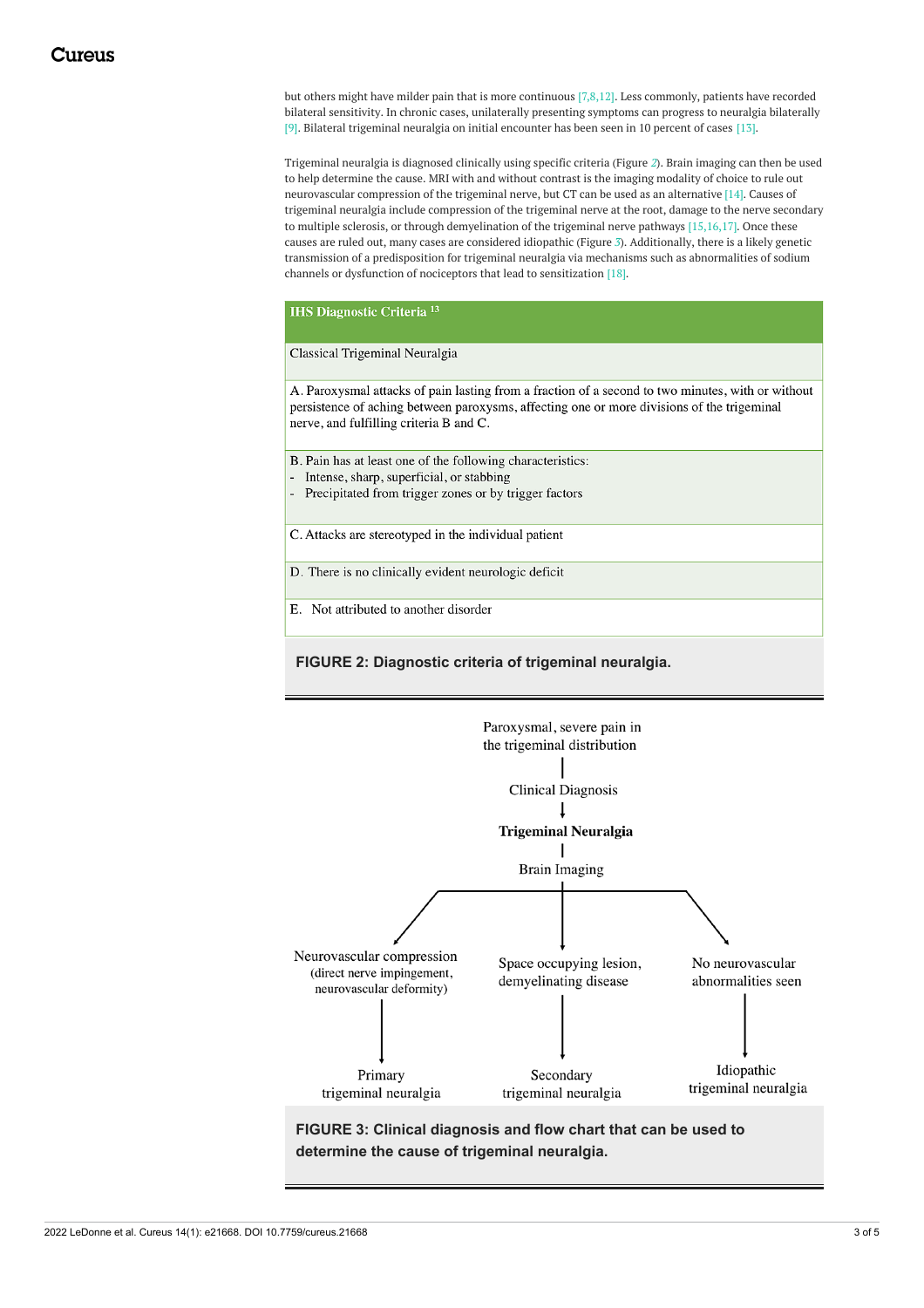Neurological complications of tick-borne diseases are more frequently linked to Lyme disease or ehrlichiosis. Lyme disease can present with symptoms of meningitis such as neck stiffness, headache, and facial palsy [3]. Ehrlichiosis can present with several CNS symptoms such as altered mental status and meningoencephalitis in late illness [3]. Anaplasmosis, however, is only rarely linked to neurological complications such as demyelinating polyneuropathy and brachial plexopathy in late disease. Given our patient's history of prior Lyme disease, frequent tick exposure, and family history of trigeminal neuralgia, it is interesting to consider how the newly diagnosed anaplasmosis infection triggered the presentation of trigeminal neuralgia. Recent studies have explored the relationship between inflammation and trigeminal neuralgia, specifically showing increased levels of inflammatory markers in those with trigeminal neuralgia compared to healthy controls [19]. In addition, certain pro-inflammatory cytokines, like TNF-a, IL-17, and IL-6, were also found to be elevated in the saliva of trigeminal neuralgia patients compared to controls [20]. Although further research is needed to confirm this connection, it is a possible explanation for trigeminal neuralgia in this patient.

## **Conclusions**

In a patient presenting to the hospital with non-specific symptoms of fever, myalgia, and headache, clinicians in tick endemic areas should haveconcern for Lymedisease, anaplasmosis,and ehrlichiosis, regardless of whether the patient is able to recall a known tick bite or pathognomonic rash.Although specific neurological symptoms can vary and have not been consistently linked with various tick-borneillnesses outside of Lyme disease,severeheadache is a commonly reported symptom seen in anaplasmosis infection.However, this patient's presentation of anaplasmosis with new onset trigeminal neuralgia appears to be unique and rare.

# **Additional Information**

#### **Disclosures**

**Human subjects:** Consent was obtained or waived by all participants in this study. **Conflicts of interest:** In compliance with the ICMJE uniform disclosure form, all authors declare the following: **Payment/services info:** All authors have declared that no financial support was received from any organization for the submitted work. **Financial relationships:** All authors have declared that they have no financial relationships at present or within the previous three years with any organizations that might have an interest in the submitted work. **Other relationships:** All authors have declared that there are no other relationships or activities that could appear to have influenced the submitted work.

#### **Acknowledgements**

Michaela LeDonne and Sultan Ahmed contributed equally to the work and should be considered co-first authors.

### **References**

- 1. Center for Disease Control and Prevention: [Anaplasmosis](https://www.cdc.gov/anaplasmosis/transmission/index.html) transmission . (2020). Accessed: November 21, 2021: <https://www.cdc.gov/anaplasmosis/transmission/index.html>.
- 2. Dumic I, Severnini E: "Ticking bomb": The impact of climate change on the [incidence](https://dx.doi.org/10.1155/2018/5719081) of Lyme disease . Can J Infect Dis Med Microbiol. 2018, 2018:5719081. [10.1155/2018/5719081](https://dx.doi.org/10.1155/2018/5719081)
- 3. Centers for Disease Control and Prevention: [Anaplasmosis](https://www.cdc.gov/anaplasmosis/symptoms/index.html) signs and symtpoms . (2019). Accessed: November 21, 2021: <https://www.cdc.gov/anaplasmosis/symptoms/index.html>.
- 4. Guzman N, Yarrarapu SS, Beidas SO: Anaplasma [Phagocytophilum](https://www.ncbi.nlm.nih.gov/books/NBK513341/). StatPearls, Florida; 2021. 5. Bakken JS, Dumler S: Human granulocytic [anaplasmosis](https://dx.doi.org/10.1016/j.idc.2008.03.011). Infect Dis Clin North Am. 2008, 22:433-48. [10.1016/j.idc.2008.03.011](https://dx.doi.org/10.1016/j.idc.2008.03.011)
- 6. Horowitz HW, Marks SJ, Weintraub M, Dumler JS: Brachial plexopathy associated with human granulocytic ehrlichiosis. Neurology. 1996, 46:1026-9. [10.1212/wnl.46.4.1026](https://dx.doi.org/10.1212/wnl.46.4.1026)
- 7. Cruccu G, Di Stefano G, Truini A: [Trigeminal](https://dx.doi.org/10.1056/NEJMra1914484) neuralgia. N Engl J Med. 2020, 383:754-62. [10.1056/NEJMra1914484](https://dx.doi.org/10.1056/NEJMra1914484)
- 8. Zakrzewska JM, Linskey ME: [Trigeminal](https://dx.doi.org/10.1136/bmj.g474) neuralgia. BMJ. 2014, 348:g474. [10.1136/bmj.g474](https://dx.doi.org/10.1136/bmj.g474)
- 9. Maarbjerg S, Gozalov A, Olesen J, Bendtsen L: Concomitant persistent pain in classical trigeminal neuralgia- -evidence for different subtypes. Headache. 2014, 54:1173-83. [10.1111/head.12384](https://dx.doi.org/10.1111/head.12384)
- 10. Maarbjerg S, Gozalov A, Olesen J, Bendtsen L: Trigeminal neuralgia--a prospective systematic study of clinical characteristics in 158 patients. Headache. 2014, 54:1574-82. [10.1111/head.12441](https://dx.doi.org/10.1111/head.12441)
- 11. Di Stefano G, Maarbjerg S, Nurmikko T, Truini A, Cruccu G: [Triggering](https://dx.doi.org/10.1177/0333102417721677) trigeminal neuralgia. Cephalalgia. 2018, 38:1049-56. [10.1177/0333102417721677](https://dx.doi.org/10.1177/0333102417721677)
- 12. Love S, Coakham HB: Trigeminal neuralgia: pathology and [pathogenesis](https://dx.doi.org/10.1093/brain/124.12.2347) . Brain. 2001, 124:2347-60. [10.1093/brain/124.12.2347](https://dx.doi.org/10.1093/brain/124.12.2347)
- 13. Cruccu G, Finnerup NB, Jensen TS, et al.: Trigeminal neuralgia: New classification and diagnostic grading for practice and research. Neurology. 2016, 87:220-8. [10.1212/WNL.0000000000002840](https://dx.doi.org/10.1212/WNL.0000000000002840)
- 14. Cruccu G: [Trigeminal](https://dx.doi.org/10.1212/CON.0000000000000451) neuralgia. Continuum (Minneap Minn). 2017, 23:396-420. [10.1212/CON.0000000000000451](https://dx.doi.org/10.1212/CON.0000000000000451)
- 15. Antonini G, Di Pasquale A, Cruccu G, et al.: Magnetic resonance imaging contribution for diagnosing symptomatic neurovascular contact in classical trigeminal neuralgia: a blinded case-control study and metaanalysis. Pain. 2014, 155:1464-71. [10.1016/j.pain.2014.04.020](https://dx.doi.org/10.1016/j.pain.2014.04.020)
- 16. Love S, Hilton DA, Coakham HB: Central [demyelination](https://dx.doi.org/10.1111/j.1750-3639.1998.tb00126.x) of the Vth nerve root in trigeminal neuralgia